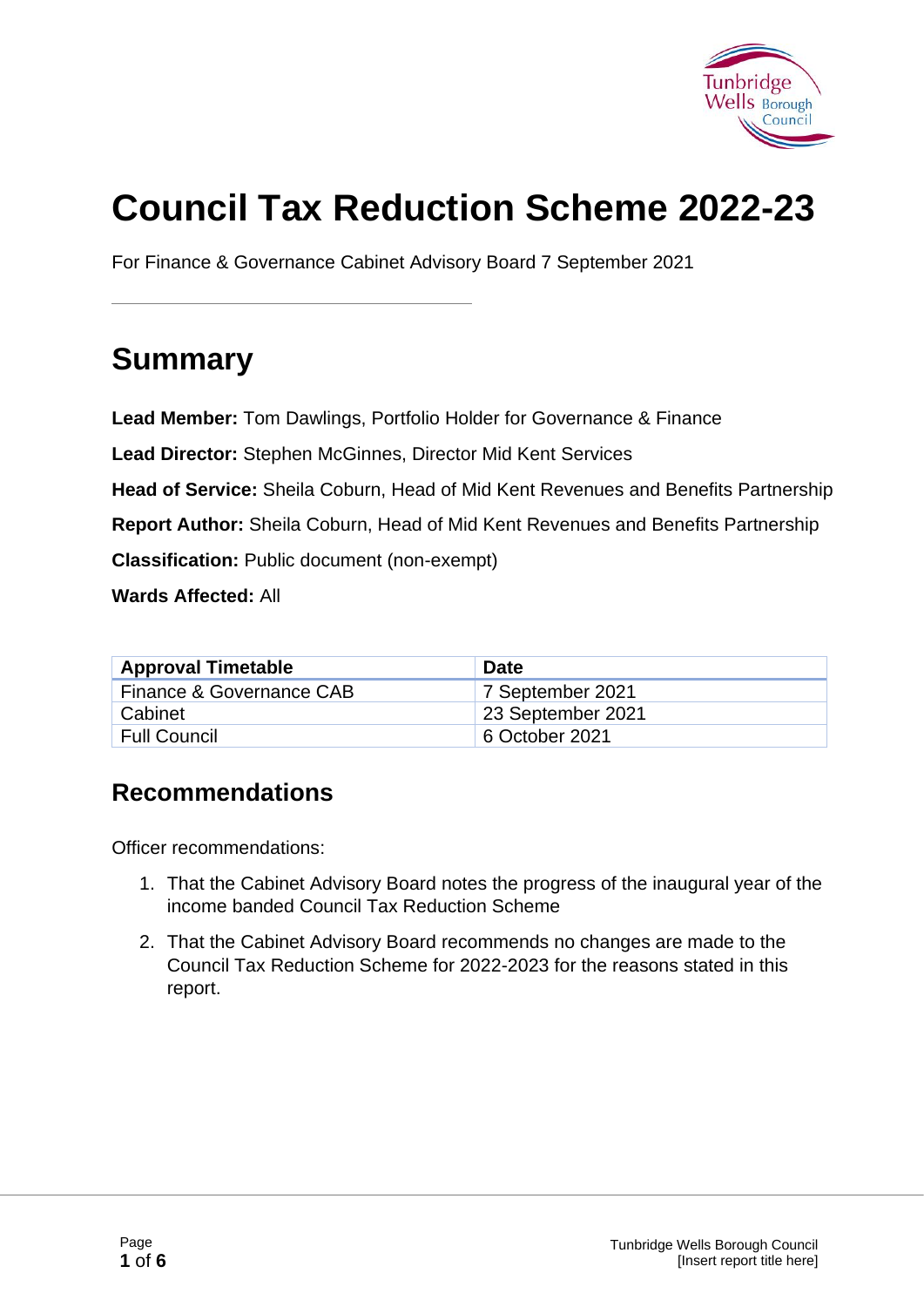

### **1. Introduction and Background**

- 1.1 The Council Tax Reduction Scheme (CTRS) was introduced in April 2013 as a replacement for Council Tax Benefit (CTB), a national scheme administered on behalf of the Department for Works and Pensions (DWP).
- 1.2 Each year the scheme must be approved by Full Council.
- 1.3 Any changes to the scheme for any year have to go for public consultation before being approved.
- 1.4 Since its introduction in April 2013, our local scheme has been 'refreshed' annually for general changes in applicable amounts (primarily in relation to disability premiums) and taking into account the introduction of Universal Credit.
- 1.5 Under the Council Tax Reduction provisions, the scheme for pensioners is determined by Central Government and the scheme for working-age applicants is determined by the Council.
- 1.6 Council Tax Reduction provides financial assistance in the form of a rebate on the Council Tax bill and this generally reduced over recent years before the COVID pandemic.

| 2016/2017 | £6,400,401             |
|-----------|------------------------|
| 2017/2018 | £5,923,117             |
| 2018/2019 | £5,909,165             |
| 2019/2020 | £5,975,191             |
| 2020/2021 | £6,608,838             |
| 2021/22   | £6,507,021 (estimated) |

- 1.7 The introduction of Universal Credit Full Service (UCFS) on 21 November 2018 brought a number of challenges to both the administration of Council Tax Reduction and also the collection of Council Tax.
- 1.8 The number of changes that customers have to Universal Credit meant there were constant amendments to Council Tax liability, meaning re-calculation of instalments, delays and the re-issuing of Council Tax bills.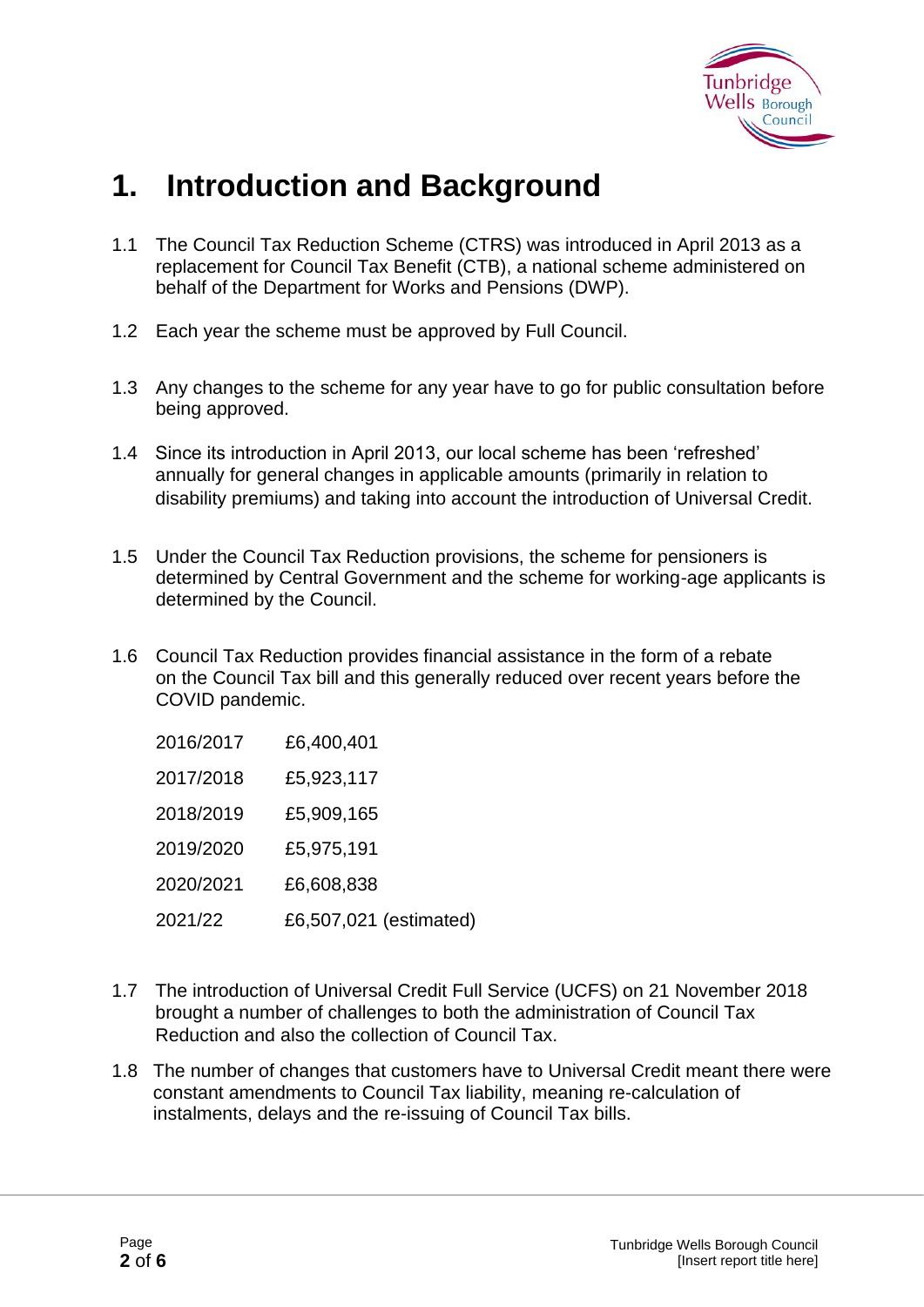- 1.9 From April 2021, a new income banded scheme was introduced which has an in built, simplified claiming process with wide income ranges.
- 1.10 As with the previous scheme, working-age applicants, irrespective of their financial circumstances, are required to pay a minimum of 20% towards their Council Tax liability.
- 1.11 The new banded scheme meant that constant liability changes have been avoided, and revised bills only being issued where income crosses into another income band.
- 1.12 This has made it less cumbersome for customers and has allowed us to convey a relatively simple eligibility message to residents.
- 1.13 Feedback from the Customer Services team and Citizens Advice has been positive with fewer enquiries being made about eligibility and understanding of the income banded scheme.
- 1.14 Table 1 shows the income banded scheme for households with no children, 1-2 children and 3 plus children:

| <b>Band</b> | Household size and earnings threshold |                    |                       | <b>Maximum</b><br>Award |
|-------------|---------------------------------------|--------------------|-----------------------|-------------------------|
|             | No children                           | 1-2 children       | 3+ children           |                         |
| Band 1      | Passported/ max<br>UC.                | Passported/ max UC | Passported/<br>max UC | 80%                     |
| Band 2      | Less than $£316$                      | Less than £387     | Less than $f$ 441     | 65%                     |
| Band 3      | £316-£631.99                          | £387-£774.99       | £441-£882.99          | 50%                     |
| Band 4      | £632-£947.99                          | £775-£1.162.99     | £883-£1,324.99        | 25%                     |
| Band 5      | £948-£1,263.99                        | £1,163-£1,550.99   | £1,325-<br>£1,766.99  | 10%                     |

Table 1

1.15 Passported in the table refers to legacy benefits (job seekers allowance, income support, employment support allowance) for customers who have not migrated to Universal Credit.

### **2. Options Considered**

2.1 Option 1 – maintain current scheme. The new income banded scheme has so far been successful but is still in its first year. To consider introducing any amendments to the scheme whilst not having completed a full year would not be advisable.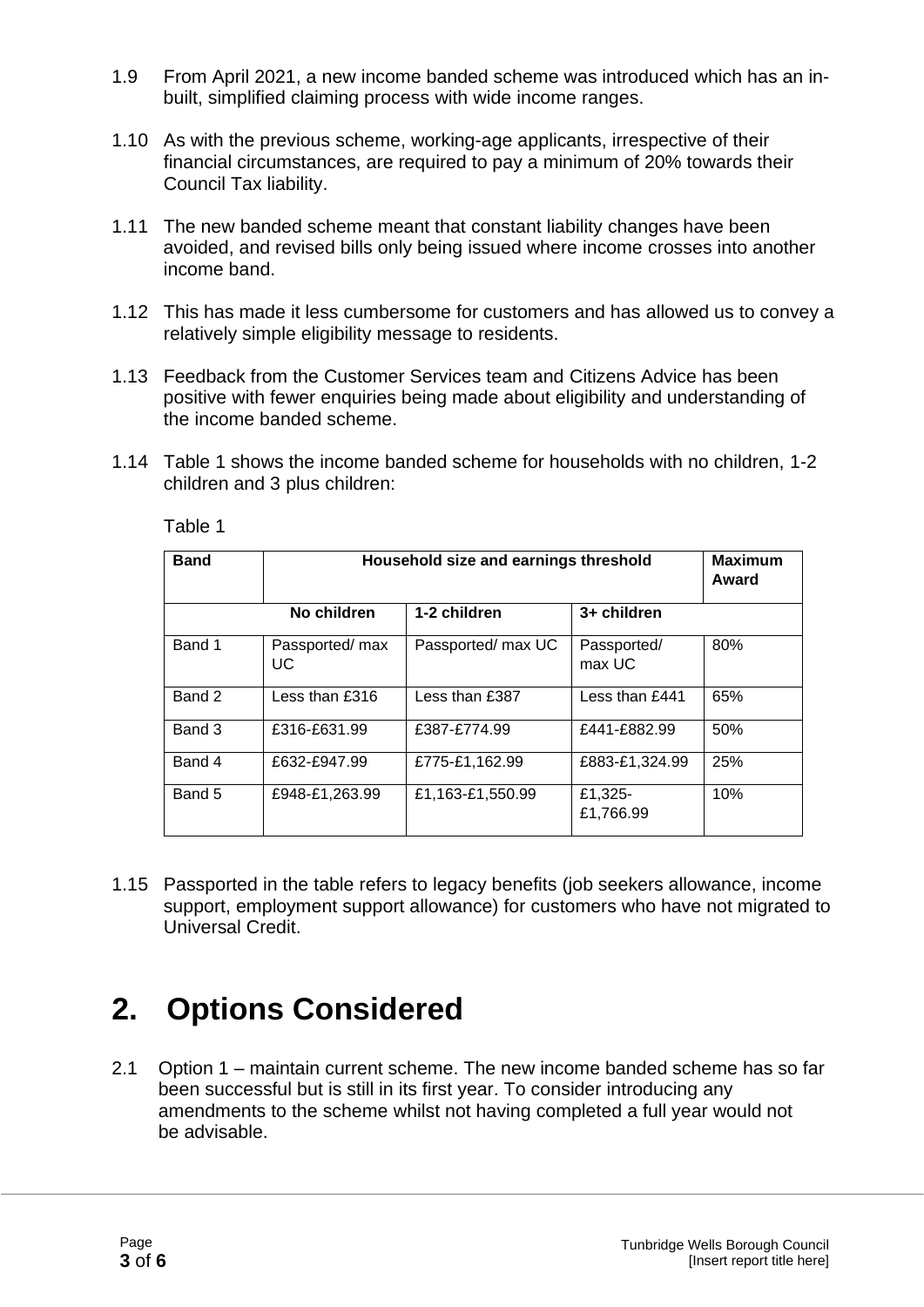2.2 Option 2 – revise the current scheme. Any revisions to the scheme would at this stage be limited, difficult to identify and implement at this early stage of not having completed a full year of the new income banded scheme

### **3. Preferred Option and Reason**

3.1 Option 1 – This is the first year of the income banded scheme and it may be advisable for a full year to be completed before considering any changes.

# **4. Consultation on Options**

4.1 None

### **5. Implementation**

5.1 It is intended a recommendation on the final scheme to be implemented will be taken to Full Council for decision on 6 October 2021

# **6. Appendices and Background Documents**

To follow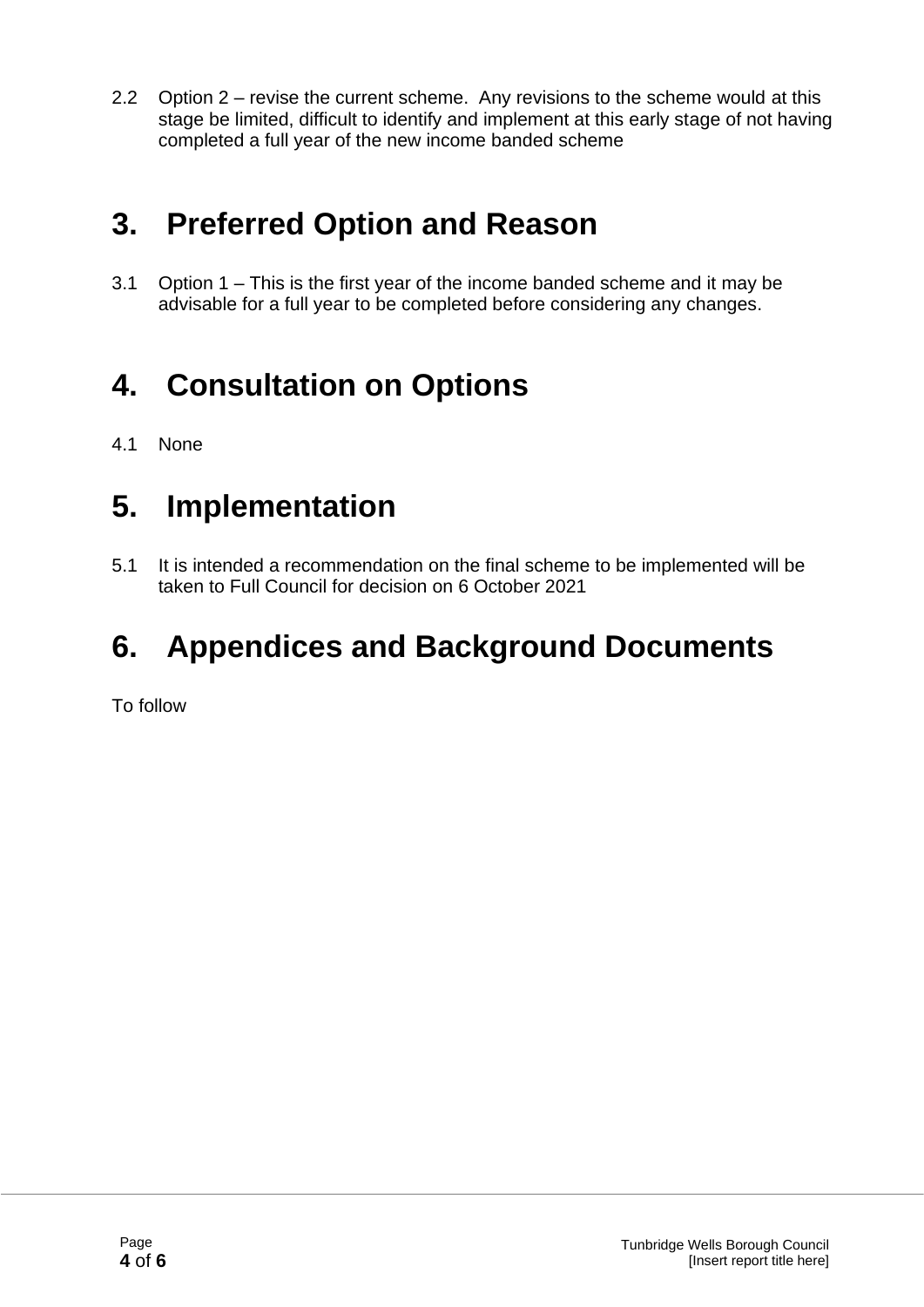

# **7. Cross Cutting Issues**

### **A. Legal (including the Human Rights Act)**

Section 13A of the Local Government Finance Act 1992 requires the Council to adopt a Council Tax Reduction Scheme. Schedule 1A of the Act requires the Council to consider whether to revise or replace its scheme for each year.

Gary Rowland, Senior Lawyer Corporate Governance 26.08.2021

#### **B. Finance and Other Resources**

The Council Tax Reduction Scheme reduces the Council Tax base and thereby the amount of Council Tax that can be collected. The total cost of the scheme is shared through the collection fund between the Council and preceptors. It is intended that the banded income scheme, introduced from April 2021, will be cost neutral when compared to the previous scheme, and therefore maintaining the new scheme for 2022/23 would also be cost neutral.

Clare Hazard, Accountancy Officer 26 Aug 21

### **C. Staffing**

No impact

Sheila Coburn, Head of Mid Kent revenues and Benefits Partnership 20.07.2021

#### **D. Risk Management**

The risks associated with implementing and operating the scheme are not considered high. Endorsement of a scheme helps reduce the risk

Sheila Coburn, Head of Mid Kent revenues and Benefits Partnership 20.07.2021

#### **E. Environment and Sustainability**

No impact

Sheila Coburn, Head of Mid Kent revenues and Benefits Partnership 20.07.2021